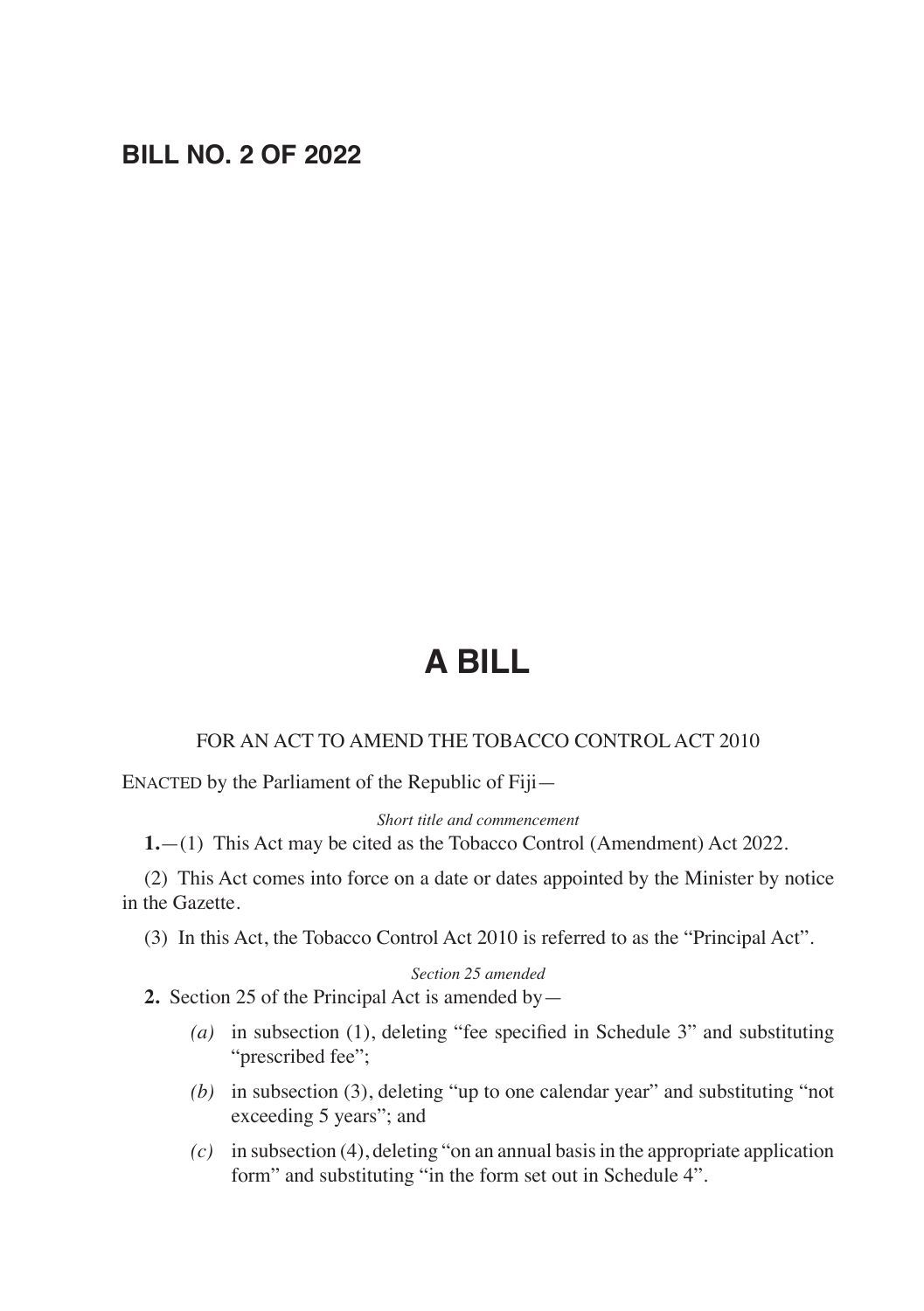#### *Section 26 amended*

**3.** Section 26(3) of the Principal Act is amended by deleting "on an annual basis on the approved form in Schedule 4 with the specified fee in Schedule 3" and substituting "in the form set out in Schedule 4 with the prescribed fee".

#### *Section 26A inserted*

**4.** The Principal Act is amended after section 26 by inserting the following new section—

#### "*Transitional*

26A.—(1) For the avoidance of doubt, any licence granted before the commencement of the Tobacco Control (Amendment) Act 2022 is valid for the remainder of the period of the licence unless the licence is earlier surrendered, suspended or revoked.

(2) Any application for a licence lodged before the commencement of the Tobacco Control (Amendment) Act 2022 and is yet to be processed must be processed in accordance with this Act, and any licence granted must be granted for a period not exceeding 5 years.".

#### *Section 34 amended*

**5.** Section 34 of the Principal Act is amended after subsection (2) by inserting the following new subsections—

"(3) The Minister may, by order in the Gazette, and subject to any condition the Minister thinks fit, exempt a person from paying the prescribed fee under section 25 or 26 if the Minister is satisfied that the person—

- *(a)* paid the applicable prescribed fee for the licence granted for the period immediately prior to the period of a licence for which payment of the prescribed fee is due and payable;
- *(b)* did not manufacture, import or distribute any tobacco product or e-cigarette, or sell or barter suki, or cause or permit suki to be sold, in accordance with the licence granted, due to COVID-19 restrictions;
- *(c)* did not manufacture, import or distribute any tobacco product or e-cigarette, or sell or barter suki, or cause or permit suki to be sold, as the case may be, for the period of the licence granted, in part or for the entire period; and
- *(d)* incurred significant loss of revenue for the period of the licence granted.

(4) Notwithstanding sections 25(3) and 26A(2), a licence granted to a person exempted under subsection (3) is valid for a period not exceeding one year.".

*Schedule 3 deleted*

**6.** The Principal Act is amended by deleting Schedule 3.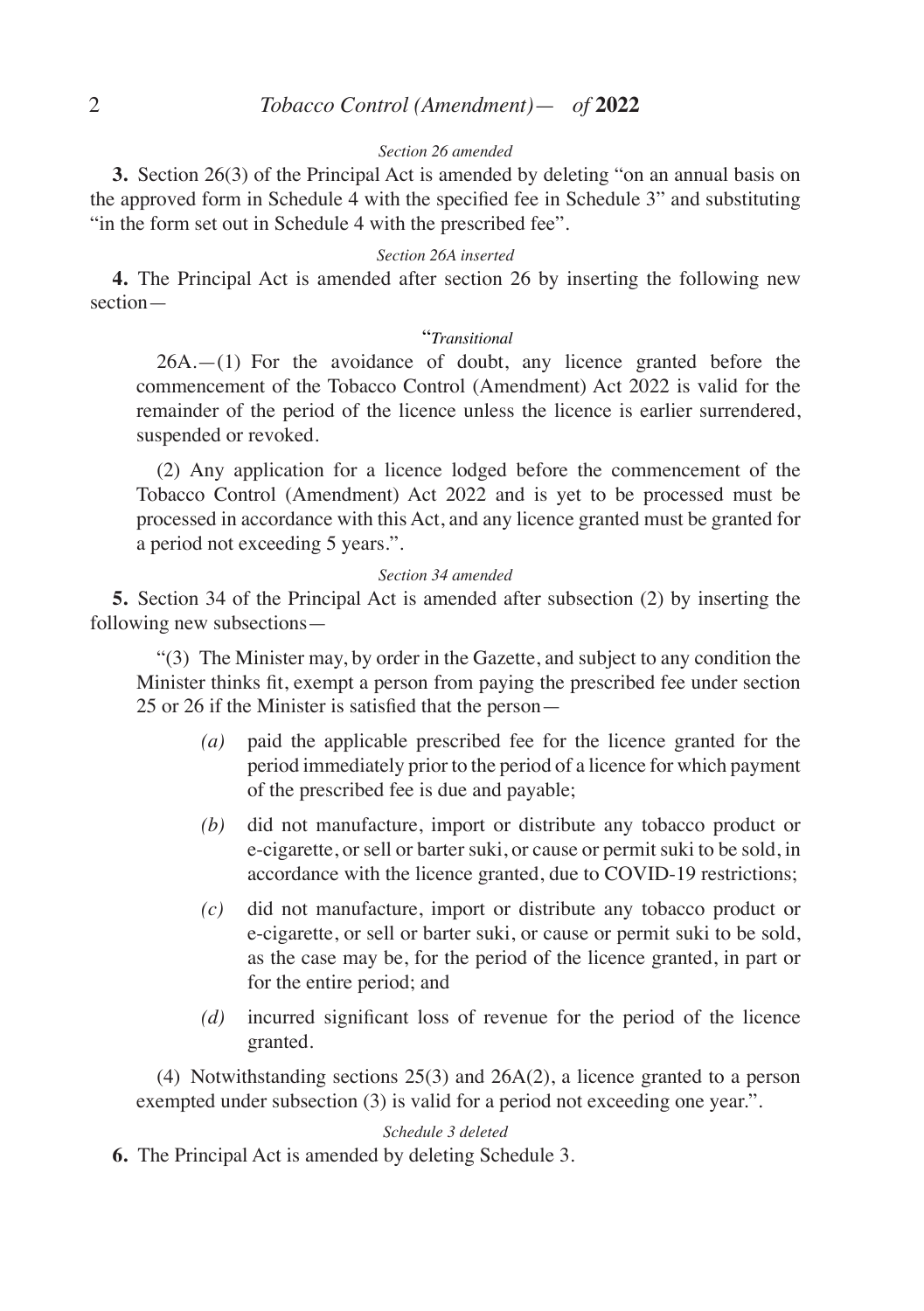| Schedule 4 amended<br><b>7.</b> Schedule 4 to the Principal Act is amended by $-$ |                                                             |                                      |
|-----------------------------------------------------------------------------------|-------------------------------------------------------------|--------------------------------------|
| $\left( a\right)$                                                                 | deleting section 2 and substituting the following—          |                                      |
| "Section 2: Fees due and payable (Sections $25(1)$ and $26(3)$ )                  |                                                             |                                      |
|                                                                                   | 1. Manufacturer of tobacco products or e-cigarettes         |                                      |
|                                                                                   | 2. Importer of tobacco products or e-cigarettes             |                                      |
|                                                                                   | 3. Suki vendor                                              |                                      |
|                                                                                   | 4. Total amount due and payable                             | $\text{\$} \dots \dots \dots$ "; and |
| (b)                                                                               | in section 4 in the table, deleting "(last calendar year)". |                                      |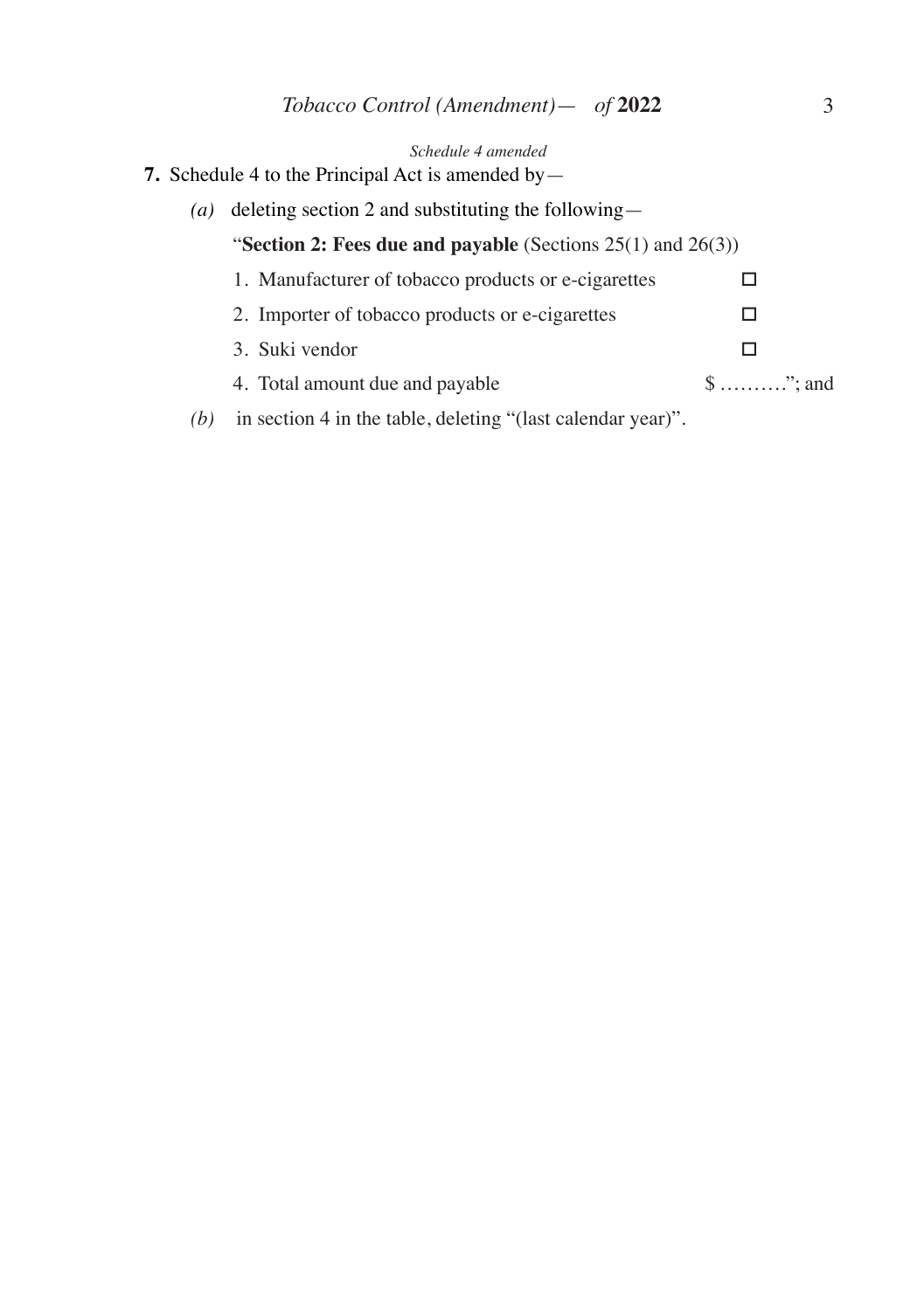*Office of the Attorney-General Suvavou House Suva February 2022*

## TOBACCO CONTROL (AMENDMENT) BILL 2022

## **EXPLANATORY NOTE**

*(This note is not part of the Bill and is intended only to indicate its general effect)*

## **1.0 BACKGROUND**

- 1.1 The Tobacco Control Act 2010 (**'Act'**) provides for *inter alia* the licensing of manufacturers, importers and distributors of tobacco products and e-cigarettes, and suki vendors.
- 1.2 Under section 25 of the Act, a person must first obtain a licence in order to conduct the business of manufacturing, importing or distributing tobacco products or e-cigarettes.
- 1.3 Under section 26 of the Act, a person must first obtain a suki vendor licence in order to conduct the business of selling or bartering suki, or causing or permitting suki to be sold.
- 1.4 Accordingly, a licence to carry out any of the activities under sections 25 and 26 of the Act is valid for one calendar year provided a person makes an application accompanied with the prescribed fee. This however is an administrative burden and is also operationally cumbersome for a person who intends to manufacture, import or distribute tobacco products or e-cigarettes, or who intends to sell or barter suki, or cause or permit suki to be sold.
- 1.5 The Tobacco Control (Amendment) Bill 2022 (**'Bill'**) therefore seeks to amend the Act to extend the maximum period of a licence from one calendar year to 5 years.
- 1.6 The Bill also seeks to amend the Act to exempt a person from payment of the prescribed fees where the person did not operate as outlined in the person's licence due to difficulties faced as a result of COVID-19 restrictions.

### **2.0 CLAUSES**

2.1 Clause 1 of the Bill provides for the short title and commencement. If passed by Parliament, the amending legislation will come into force on a date or dates appointed by the Minister by notice in the Gazette.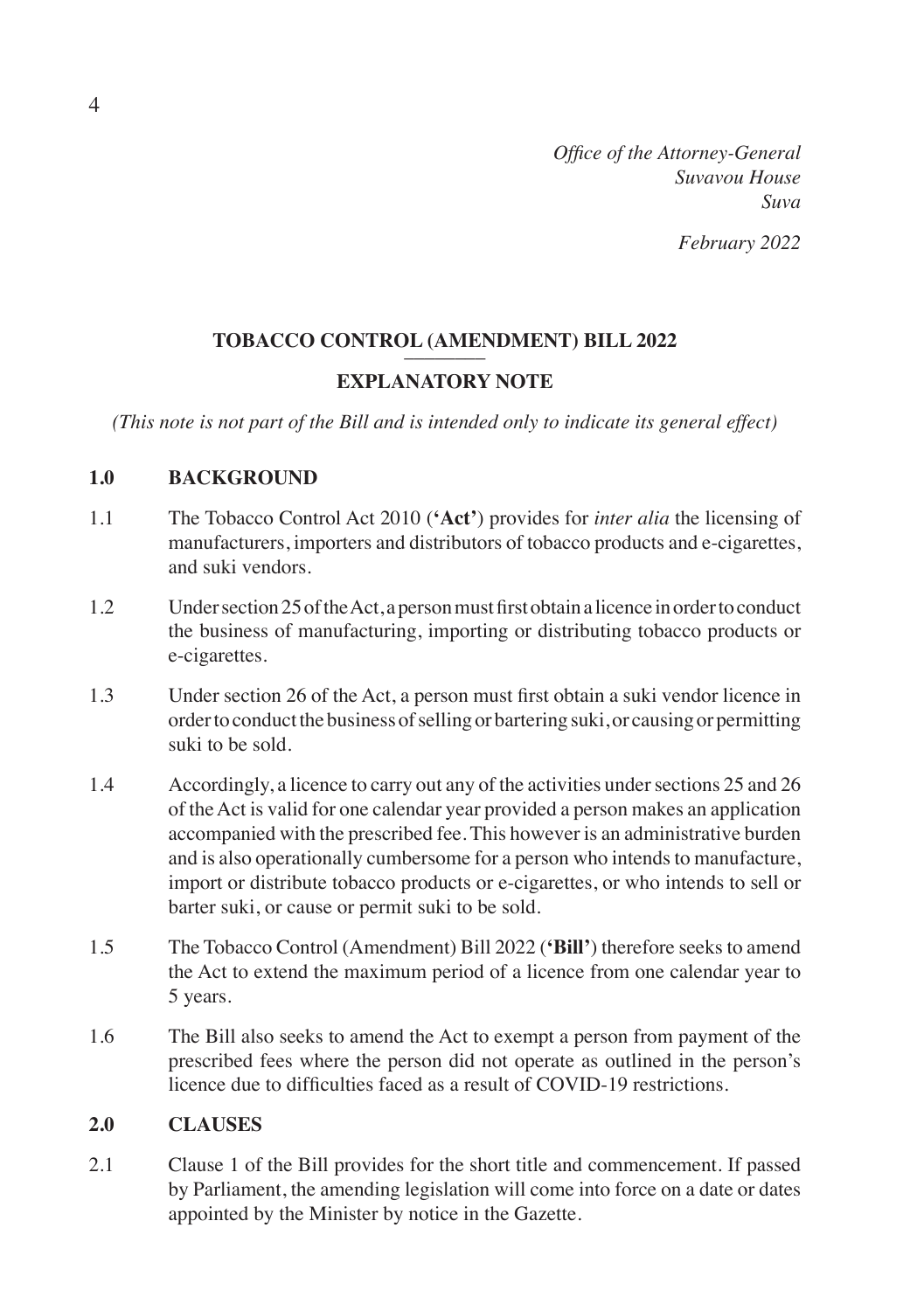- 2.2 Clause 2*(a)* of the Bill amends section 25(1) of the Act to remove the reference to Schedule 3 to align the provision to the amendment made in clause 6 of the Bill.
- 2.3 Clause 2*(b)* of the Bill amends section 25(3) of the Act to extend the maximum period of a licence required for manufacturers, importers or distributers of tobacco products or e-cigarettes, from one calendar year to 5 years.
- 2.4 Clause 2*(c)* of the Bill amends section 25(4) of the Act to align the provision to the proposed extension of the maximum period of a licence.
- 2.5 Clause 3 of the Bill amends section 26(3) of the Act to align the provision to the amendments made in clause 2 of the Bill.
- 2.6 Clause 4 of the Bill amends the Act by inserting section 26A into the Act which provides for transitional provisions to give clarity on the grant of a licence under the Act prior to the commencement of the amending legislation. The licence will continue to be valid for the remainder of the period of the licence unless the licence is earlier surrendered, suspended or revoked.
- 2.7 Clause 4 of the Bill also provides that any application lodged before the commencement of the amending legislation and is yet to be processed must be processed in accordance with the Act, and any licence granted must be granted for a period not exceeding 5 years.
- 2.8 Clause 5 of the Bill amends section 34 of the Act to empower the Minister to exempt, by order in the Gazette, any person from payment of the prescribed fee required under section 25 or 26, provided the Minister is satisfied that the person—
	- *(a)* paid the applicable prescribed fee for the licence granted for the period immediately prior to the period of a licence for which payment of the prescribed fee is due and payable;
	- *(b)* did not manufacture, import or distribute any tobacco product or e-cigarette, or sell or barter suki, or cause or permit suki to be sold, in accordance with the licence granted, due to COVID-19 restrictions;
	- *(c)* did not manufacture, import, or distribute any tobacco product or e-cigarette, or sell or barter suki, or cause or permit suki to be sold, as the case may be, for the period of the licence granted, in part or for the entire period; and
	- *(d)* incurred significant loss of revenue for the period of the licence granted.
- 2.9 Clause 5 of the Bill also provides that where a person is exempted from payment of the prescribed fee, the licence granted is valid for a maximum period of one year.